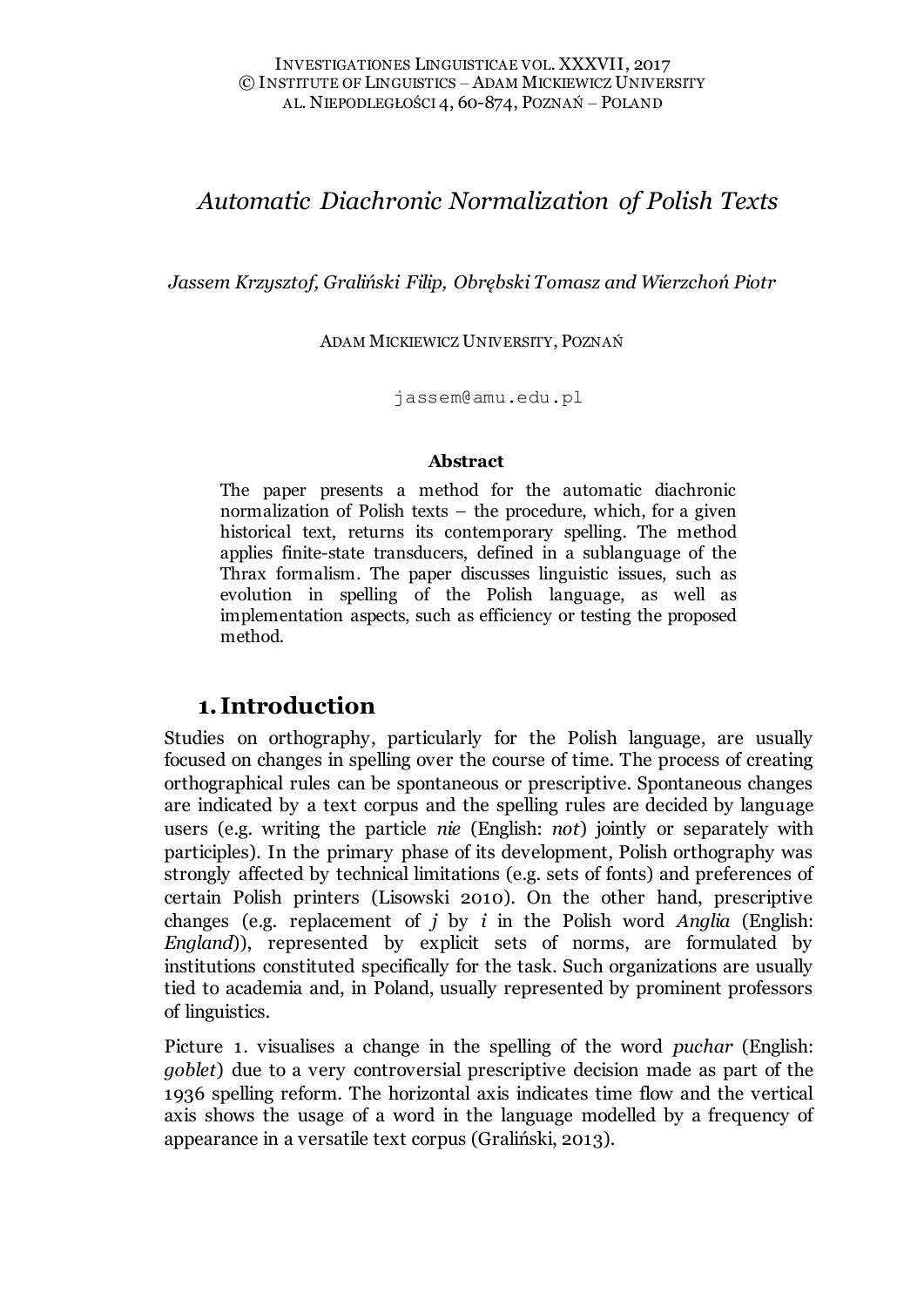

**Picture 1. Frequency oF differEnt spellings of the word "puchar"**

The contemporary spelling (*puchar)* was less frequent before 1936, it was only after the spelling reform when the *puchar* spelling replaced *puhar*. After 1950 the previous spelling all but disappeared.

Picture 2. shows the evolution in spelling of words, which in their genitive plural forms ended with "cyj" in the past but their contemporary spellings end with "cji". An example of such a word is *kolacyj – kolacji* (genitive plural form of *supper*).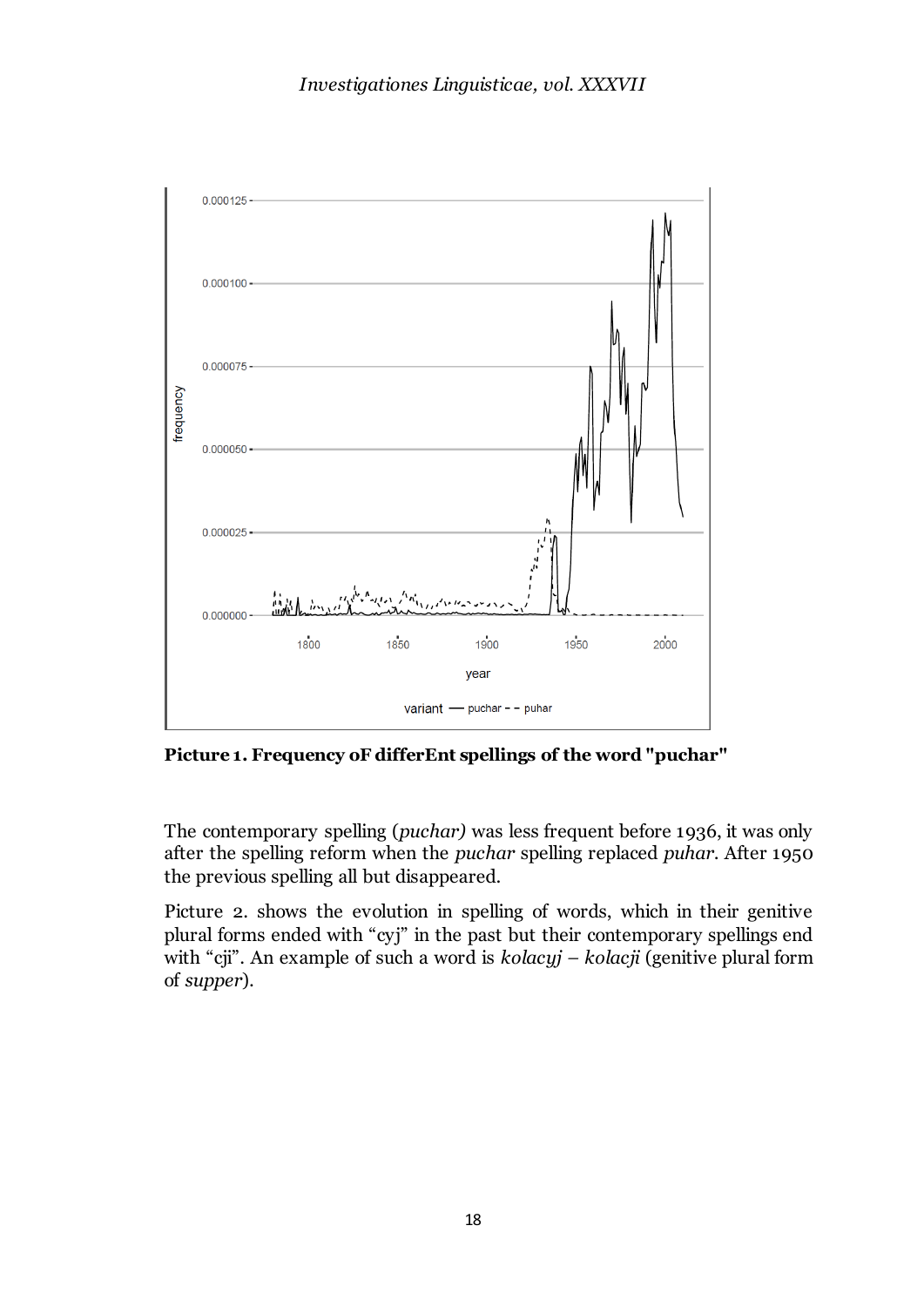# *Jassem Krzysztof, Graliński Filip, Obrębski Tomasz , Wierzchoń Piotr: Automatic Diachronic Normalization of Polish Texts*



variant - tych ...cji - - tych ...cyj

*Picture 2. Frequency of words ending with "cji" vs "cyj"*

It may be noticed that the contemporary spelling was also dominant around 1800. In the 19th century the "cji" spelling occurred more frequently than "cyj". The two lines cross around 1940 (where both spellings were used with similar frequency), since when the contemporary spelling has been significantly dominant. It is worth noting that the spontaneous shift followed the prescriptive change in 1936<sup>1</sup> , which ordered the usage of the "j" letter in the combination with the consonant "c".

<sup>1</sup> S. Jodłowski, W. Taszycki, *Zasady pisowni polskiej i interpunkcji ze słownikiem ortograficznym,* wy d. 2, rozszerzone według uchwał komitetu Ortograficznego Polskiej Akademii Umiejętności z 21 kwietnia 1 936 r.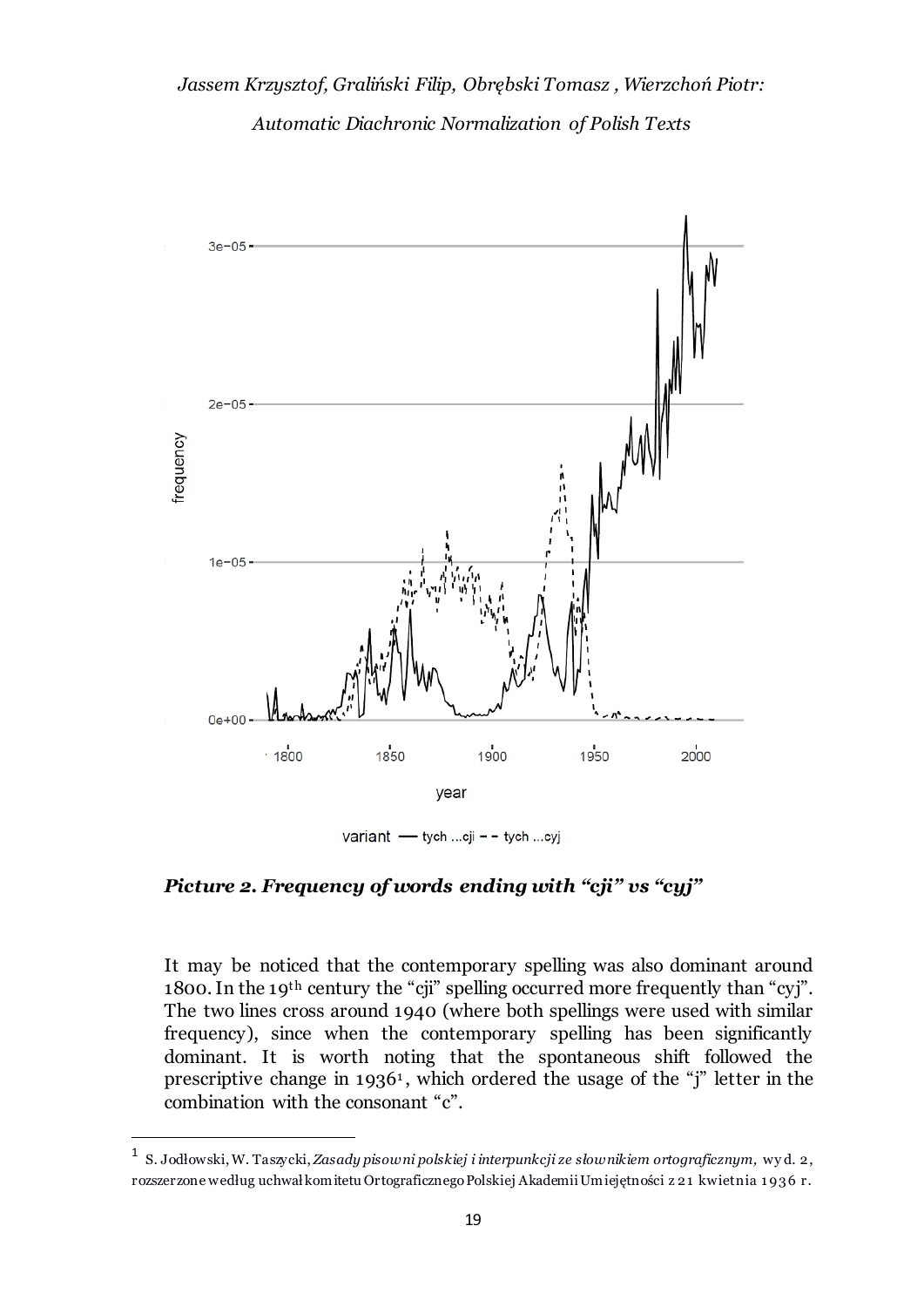This paper presents an algorithmic approach to the evolution of the Polish orthography, focusing on changes in the 19th and 20th centuries. Broadly speaking, the goal of the study is to provide new philological and historical (what changes took place and when) as well as operational (the construction of an algorithm) insights.

Our research aims at the creation of an algorithm, which, for a given historical Polish text, returns its contemporary spelling. We call this process, **diachronic normalization**. The process is executed based on a set of prepared time-labelled transformation rules, which will further enable the user to determine the origin date of an analysed document.

We believe that the research under description will have a significant impact on the development of Polish humanities (history, sociology, linguistics, etc.) because it will:

1) allow linguists to verify both qualitative and quantitative hypotheses concerning the developmental processes of vocabulary and, as such, will serve as a basis for humanistic research,

2) become a source of information for historians, sociologists and cultural specialists (who will be helped in searching texts written in old orthography without any prior knowledge of the orthography of the time),

3) help improve methods dealing with Natural Language Processing.

An important aspect of this study is that it will make it possible to ascertain the time in which the text was created. This will automate the process of language chronologisation, or **linguochronologisation.** The term denotes assigning a piece of chronological information to an object of a linguistic study (a word, a syntagma, etc.). This piece of information is simply a unit of time, i.e. a year, month or even a minute. The chronological accuracy of time description, depends on the adopted time parameter. The predominant parameter in literature is a year (1901, 1939, 1953, etc.). Linguochronologisation helps ascertain which objects do not appear in a linguistic model before a predetermined date. This, in turn, allows for the description of language evolution, especially from the lexical or morphological perspective. (An example of morphologically-motivated research might be the analysis of appearance, in Polish texts, of affixes such as: *anty-* (English: *anti-*), super- (English: *super-*), krypto- (English: *crypto*)), Chronologisation of linguistic objects of interest allows for the determination of language peculiarities against the flow of time.

To test the prepared algorithms, a corpus of time-labelled historical texts has been collected. A part of the corpus was acquired relatively easily: Some texts had been equipped with metadata in the Dublin Core standard (with additional date-of-publication – although this information is sporadically false,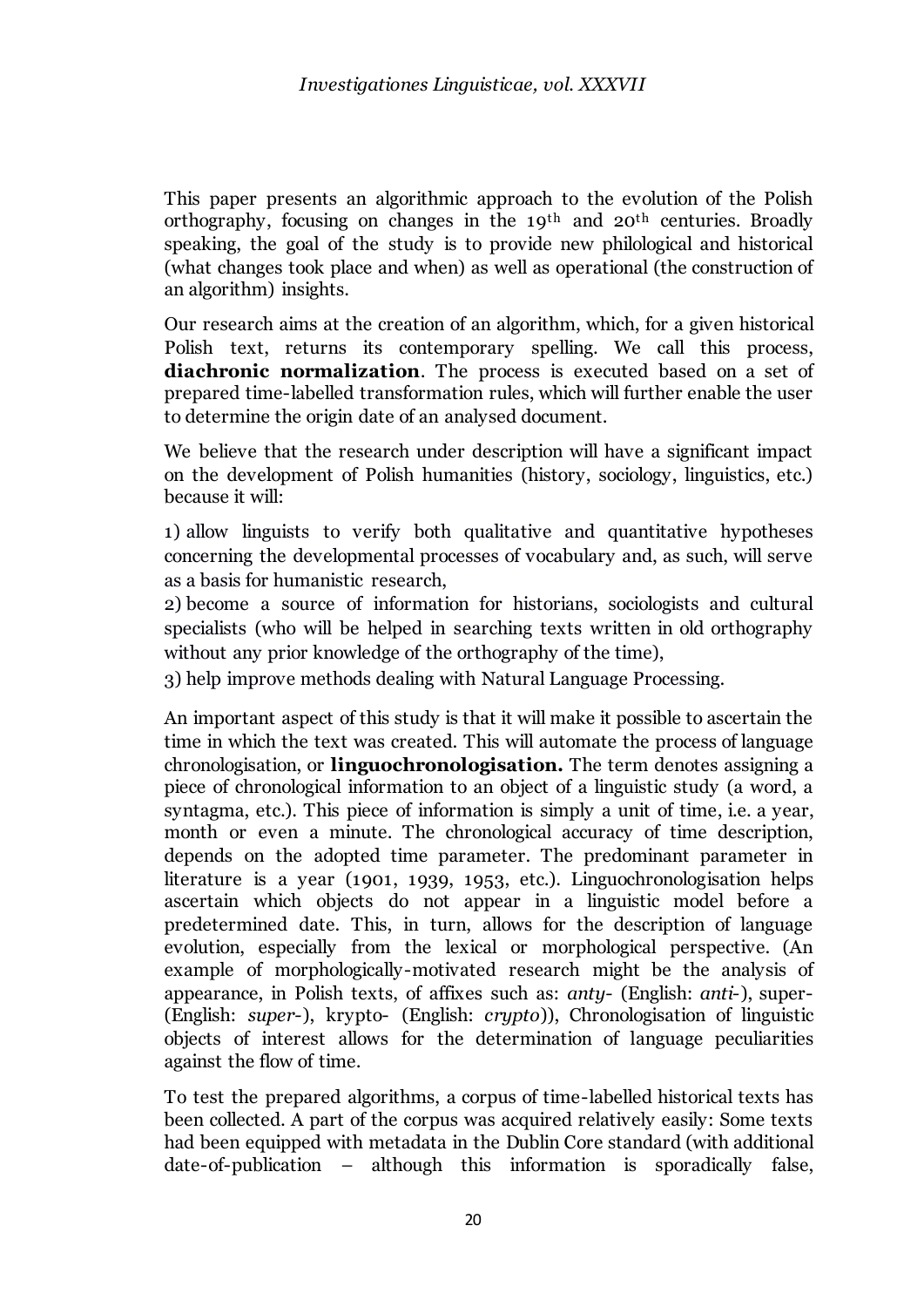*Automatic Diachronic Normalization of Polish Texts*

inaccurate or using an atypical convention), a part of the material came from digital libraries (most of which are based on the dLibra system). Although the challenge of acquiring the texts (with corresponding metadata) is more technical than academic, it was nevertheless necessary to overcome it to create a core set of data, on which the algorithms described below have been tested.

The reported task was not limited just to the relatively well structured resources of digital libraries. Different versions of the same text (e.g. *The Lord's Prayer, Pan Tadeusz by A. Mickiewicz, etc.) are usually referred to in* various ways. Comparing the orthography of these texts from different time periods allowed for the extraction of fundamental differences in the spelling of Polish words.

The study is focused on the description of orthographical rules from the 19th and 20th centuries. In principle, most of the 19th century is characterised by a lack of standard orthographical rules for the Polish language. The situation did not change after Poland regained independence in 1918. The first conscious and widely spread orthographical reform took place in 1936. An Orthographical Committee (*Komitet Ortograficzny*) was formed by prof. Jan Rozwadowski. After his death the committee was headed by prof. Kazimierz Nitsch. The most important decisions of the committee were:

1) the spelling of foreign loanwords, such as *ortografia* (English: *orthography)* or *radio* (English: *radio*) should use "i" instead of "j", unless preceded by an "s", "z" or "c", as in words: *kompresja* (English: *compression*)*, daglezja* (English: *douglas fir*) or *lekcja* (English: *lesson*);

2) inflected adjectives forms should end with "-ym / -im" in the singular number (e.g. *dobrym*, English: *good*), and end with "-ymi /-imi" in the plural number (*dobrymi*), rather than the with the older morphemes *"-em"* (singular) or *"-emi"* (plural);

3) the spelling of clusters "ke" and "ge" should be differentiated in "foreign sounding" words such as "ke" in *kelner* (English: *waiter*) or "ge" in *geometria*  (English: *geometry*) from "fully assimilated words". e.g. "kie" as in *kielnia* (English: *trovel*) or "gie" as in *giełda* (English: *stock exchange*).

Furthermore, a set of rules was introduced, which determine whether specific word chunks should be written separately or jointly – the rules gave preference for separated spelling, e.g *przede wszystkim* (English: *above all*) or *na pewno (*English: *for sure)*. Additionally, the use of upper-cased and lower-cased letters was re-defined. The rules put forward by the Orthographical Committee applied until 1996, when a set of new rules was developed, including the joint writing of the particle *nie* (English: *not*) with participles, e.g. *nieśpiewany, nienarysowany* (the scope of this spelling reform was much smaller than that of 1936).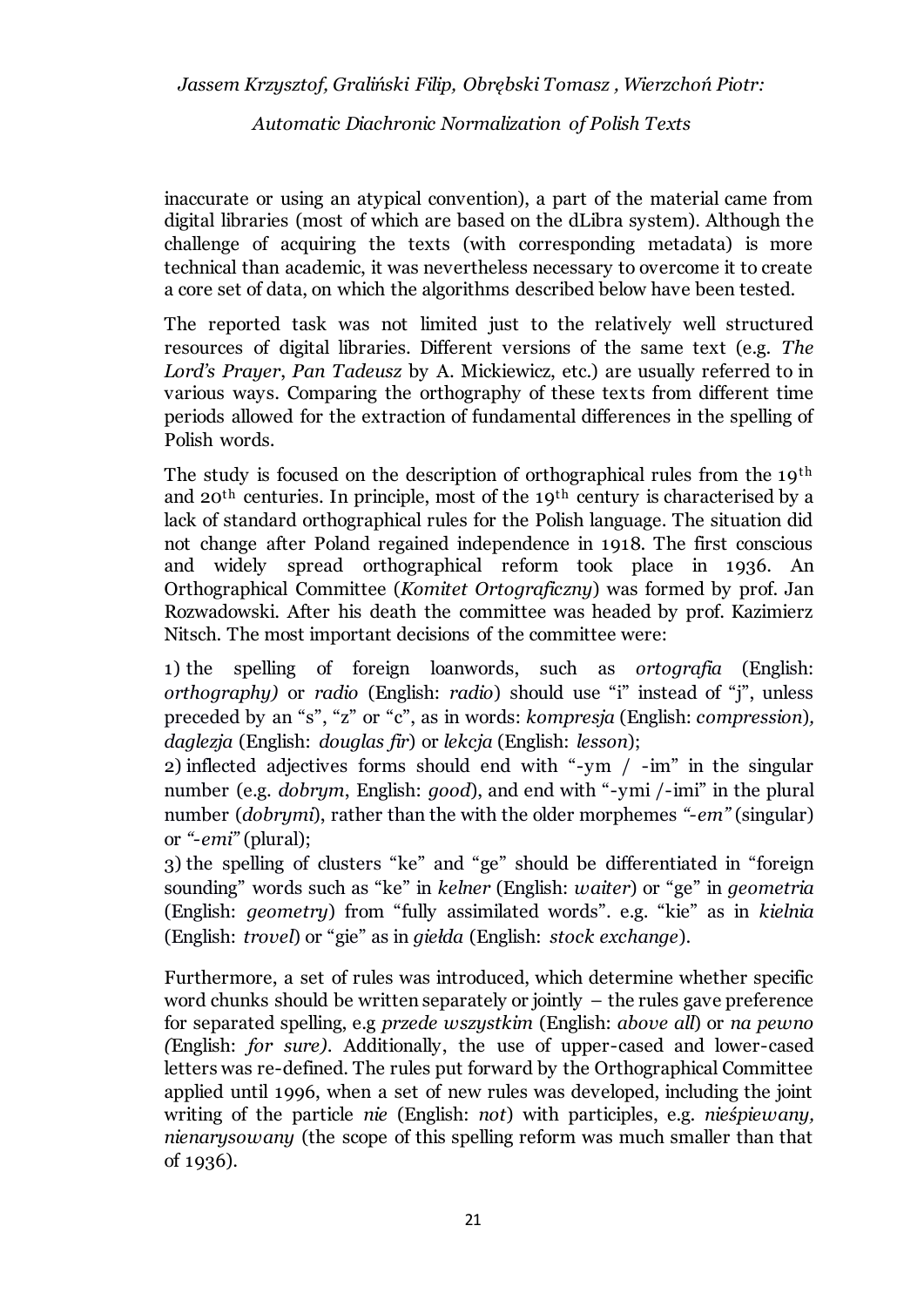### **2. Related work**

The problem of transliteration of Polish historic texts was first tackled by Jakub Waszczuk in 2012<sup>2</sup> for the sake of the SYNAT project<sup>3</sup> (a reference to the SYNAT project may be found in (Mykowiecka, Rychlik, Waszczuk, 2012), where the authors report on the paper-into-electronic conversion of an Old Polish dictionary). The solution proposes a formalism, as well as its interpreter, called *hist-pl-transliter*, designed for the creation of transliteration rules, which allows for:

- Substitution of character strings
- Definition of character classes
- Concatenation of character strings or character classes
- Alternative of character strings or character classes

Additionally, the author of the formalism publicizes a list of rules that have been used for the IMPACT project<sup>4</sup> , which consisted in the preparation of fulltext versions of Polish historical texts stored in selected Polish digital libraries. The rules focus mainly on transliteration of diacritic letters, non-existing in the contemporary writing (such as "à" "á" "á" "â", "ã" "ä", "a"), but a few contextdependent rules are included there as well, as shown in Listing 1.

- (1) , vowel >+> ("y" #> "j")
- (2) , vowel > + > ("i"  $\#$  > "j") > + > vowel
- (3) , hardConsonant >+> ("y" #> "yj") >+> vowel
- (4) , softConsonant >+> ("y" #> "ij") >+> vowel

### **Listing 1. Context dependent rules in the hist-pl-transliter package**

The rules in Listing 1. are processed by the interpreter in the following way:

(1): substitute "y" by "j", if preceded by a vowel;

(2): substitute "i" by "j", if preceded by a vowel and followed by a vowel;

(3): substitute "y" by "yj", if preceded by a "hard consonant" and followed by a vowel;

<sup>2</sup> https://hackage.haskell.org/package/hist-pl-transliter

<sup>3</sup> http://synat.nlp.ipipan.waw.pl/

<sup>4</sup> http://dl.psnc.pl/activities/projekty/impact/result s/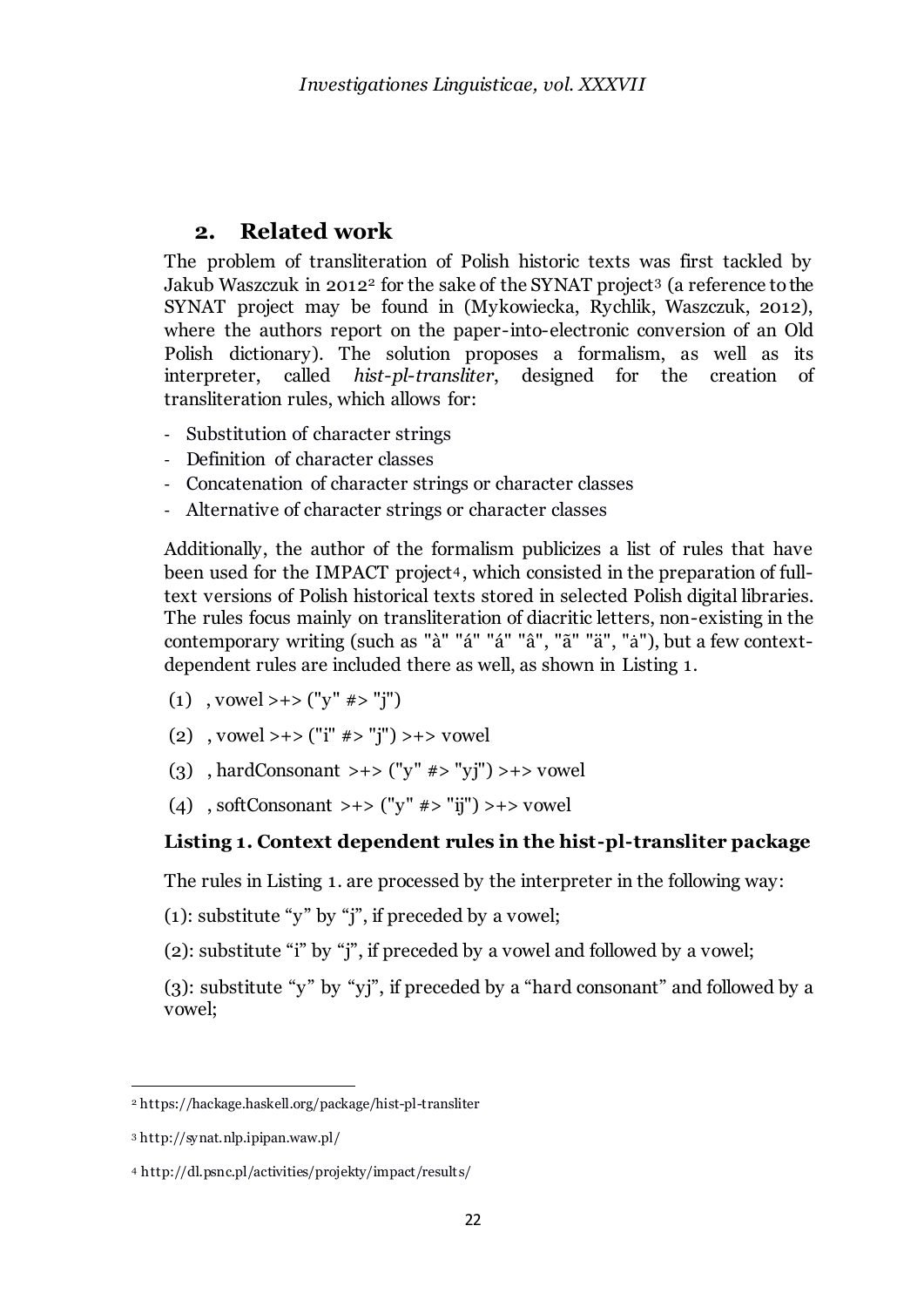*Automatic Diachronic Normalization of Polish Texts*

(4) substitute "y" by "ij", if preceded by a "soft consonant and followed by a vowel.

The most recent effort in the area has been carried out within the KORBA project<sup>5</sup> (Bronikowska, Radziejewski, 2017). The task consists in the transliteration of Polish texts originating from the 17th and 18th centuries. The solution applies the AMEBA SUPERTOOL<sup>6</sup>, originally designed for the aforementioned IMPACT project. The solution applies a large set of contextdependent rules defined by means of regex-based formalism, as shown in Listing 2.

(1) ^u mowic \$ mówić

(2)  $\wedge$  wy mow i<sup>\*</sup>\$ mów

### **Listing 2. Context-dependent rules in the AMEBA SUPERTOOL**

The rules in Listing 2 are interpreter by AMEBA SUPERTOOL as follows:

(1): Substitute "mowic by mówić", if preceded with the letter  $\mu$ ", which begins the word, and followed by the end of the word;

(2) Substitute , mow by mów", if preceded with the string  $\mu$ wy", which begins the word, and followed by the letter "I" (which may or may not end the word).

# **3.Rule-based Diachronic normalization**

### **3.1. Source of Rules**

The set of rules for diachronic normalization is based on the historical description of Polish orthographic changes presented in (Malinowski, 2012). Our task consisted in:

- creating a machine-readable rule formalism,
- re-writing the orthographic rules in the created formalism.

One of the orthographic changes is defined in (Malinowski, 2012) as follows: "Introduction of the letter *j* in non-initial syllables of foreign-origin words". A part of machine-readable re-formulation of the rule is given in Listing 5.

Our approach resembles the one proposed in *hist-pl-transliter*, as it requires less human effort in rules creation than that of AMEBA SUPERTOOL. In comparison to *hist-pl-transliter* our solution delivers some new operators, applies an up-to-date package for the processing of finite-state transducers,

<sup>5</sup> http://clip.ipipan.waw.pl/KORBA

<sup>6</sup> https://bitbucket.org/jsbien/pol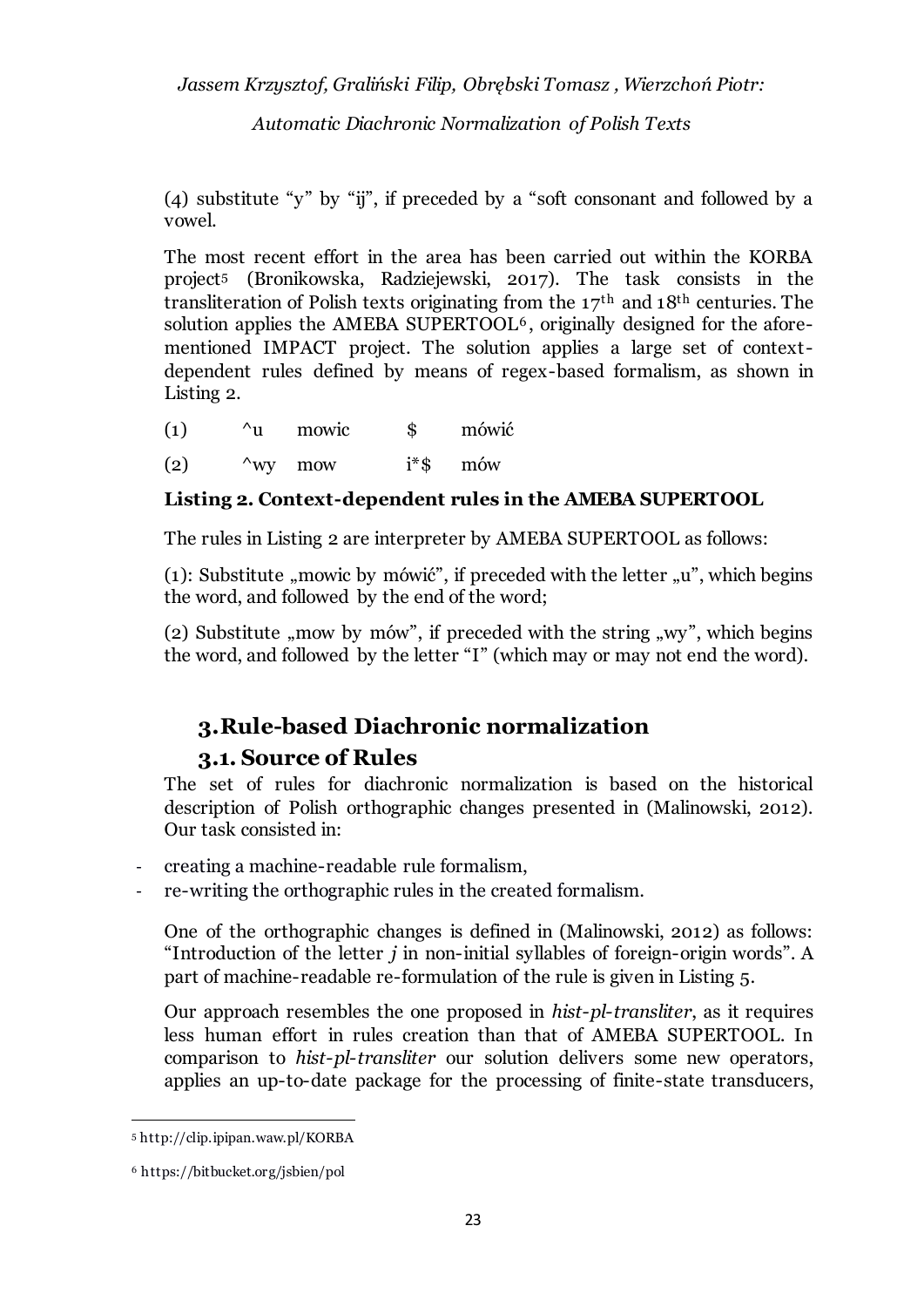suggests treatment of "exception words" and takes advantage of the Malinowski's work.

### **3.2.Finite State Transducers**

Diachronic normalization transforms one character string into another. The most common approach to automatize such a task is the usage of finite-state transducers (FSTs). An FST verifies if a string satisfies specified conditions and, in the positive case, performs defined transformations on it. A finite-state automaton (FSA) is a finite-state transducer that verifies if a string satisfies specified conditions and, in the positive case, returns its unchanged copy.

Finite-state automata and transducers are commonly used in a wide range of tasks related to various subdomains of Natural Language Processing: dictionary representation, text normalization, tokenization, morphological analysis, speech recognition, speech synthesis or optical character recognition. FSTs are regarded as very efficient for string transformation. This is very important from our point of view as we intend to normalize large volumes (counted in gigabytes) of texts.

A very efficient C++ toolkit for building and manipulating FSTs is called *OpenFst* (Allauzen et all, 2007). Its usage requires basic programming skills. Our goal is to propose a formalism for diachronic normalization rules that takes advantage of FSTs but does not require a programming background. We have decided to build the rules on an intuitive subset of functions that are offered by *Thrax* (Sproat et all, 2007). *Thrax* is a library of tools for compiling grammars into finite state transducers, which was developed by researchers from Google Research and New York University. It is an open source project distributed under the Apache license.

*Thrax*-compliant grammars are expressed as lists of symbols, regular expressions or context-dependent rewrite rules. The *Thrax* compiler translates grammar specification into weighted finite-state transducers in the *OpenFst* format and, making use of the *OpenFst* functionality, allows for performing various operations on those transducers. *OpenFst* supplies a wide range of operations on weighted finite-state transducers, such as union, intersection, composition, projection, path search, etc.

The *Thrax*-compliant sublanguage, reduced for the needs of diachronic normalization, is defined as follows:

A)Regular expressions are allowed on character strings and FST declarations (point C), e.g.

**"ab"** denotes a string *ab,* 

**("a" | "b")** denotes either *a* or *b*,

**a\*** denotes an empty string or one or more consecutive *a*s (aa…)

**a+** denotes a string of one or more *a*s.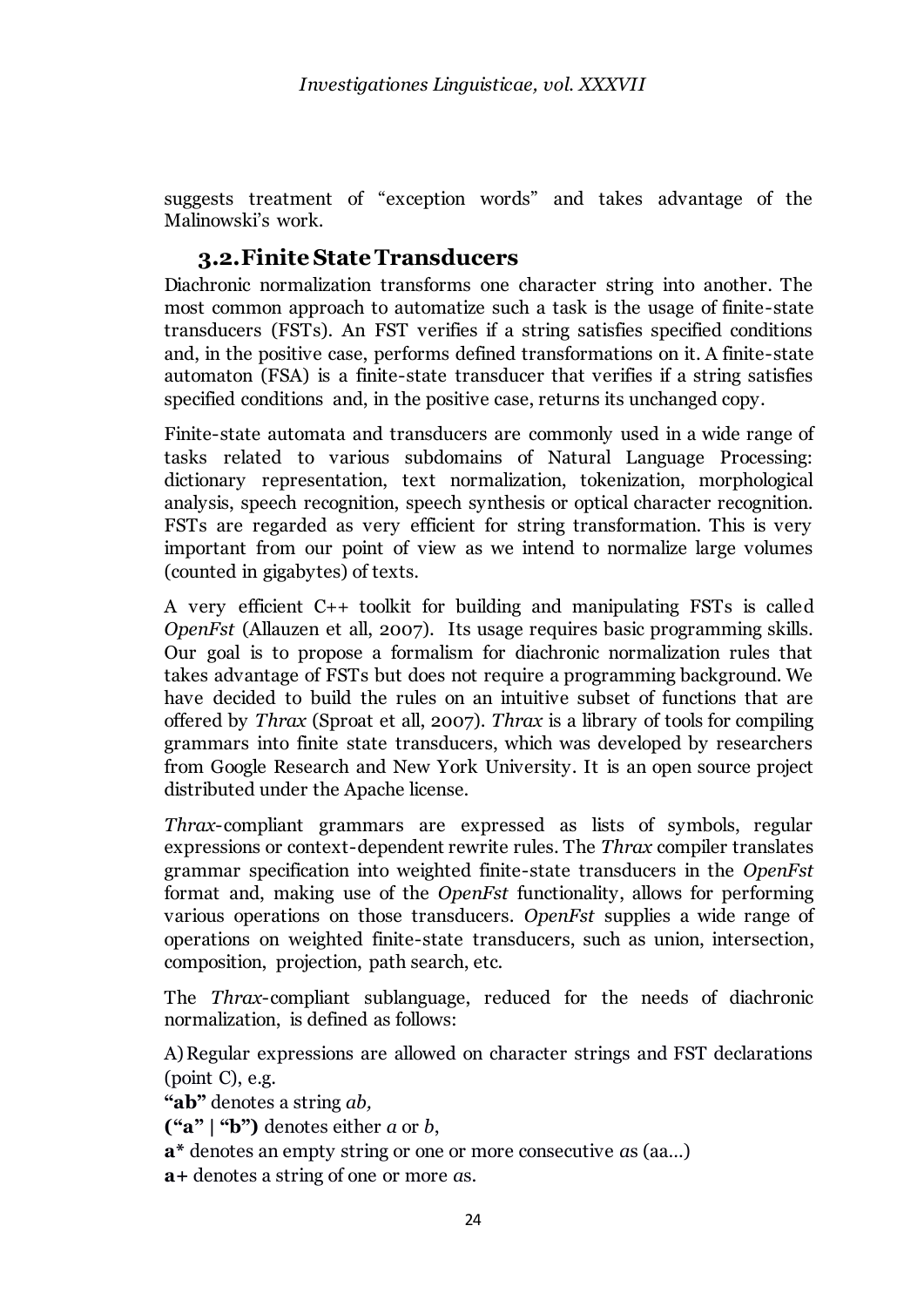*Automatic Diachronic Normalization of Polish Texts*

B) Replacement rules are defined on strings, e.g.

**("ab" : "cd")** denotes the replacement of the string *ab* by the string *cd* C) FSAs nad FSTs are declared by means of the "=" character, e.g.

Letter =  $("a" | "b", ...),$ 

### **NonEmptyString = Letter+**

D)Subtraction of automata are marked by the "-" character, e.g.

*Vowel* **– "***i"* is the automaton that verifies the appearance of a vowel other than "i"

E) Two special labels are introduced:

**"[BOS]"** and **"[EOS]"** stand for the beginning and the end of the string respectively

F) Rewrite Rule:

**CDRewrite[Rule, LeftContext, RightContext, Alphabet]** is a directive to apply *Rule* repeatedly provided that the constraints on the left context (*LeftContext*) and the right context (*RightContext*) are satisfied. The directive leaves all other characters defined in *Alphabet* unchanged.

# **4.Rules for Diachronic Normalization**

# **4.1. Automata declarations**

Automata declarations serve for defining character classes. The largest character class, *Any*, consists of all characters (weather alphanumerical or not) that may appear in a UTF-coded Polish text. Less numerous classes correspond to the set of Polish alphabetical characters (*Letter*), vowels (*Vowel*), consonants (*Consonant*), any non-empty string of alphabetical characters (*NonEmptyString*), etc.

Automata declarations may also serve for distinguishing specific classes of Polish letters. Listing 3. shows an example:

Followed\_by\_j = "c" | "s" | "z" | ; Followed\_by\_i = "d" | "f" | "g" | "h" | "k" | "l" | "m" | "n" | "p" | "r" | "t" | "w" ;

### *Listing 3. Automata declarations for specific classes of Polish consonants*

The classes defined in Listing 1. are applied in the rule that normalizes the archaic spellings *kolacyja* and *tragedyja* into *kolacja* (Eng. *supper*) and *tragedia* (Eng. *tragedy*) respectively. If the stem ends with a letter belonging to the first class ("c", "s" or "z"), the modernized ending starts with "j", if, however, the stem ends with *"d"* etc., the ending starts with the *"i"*.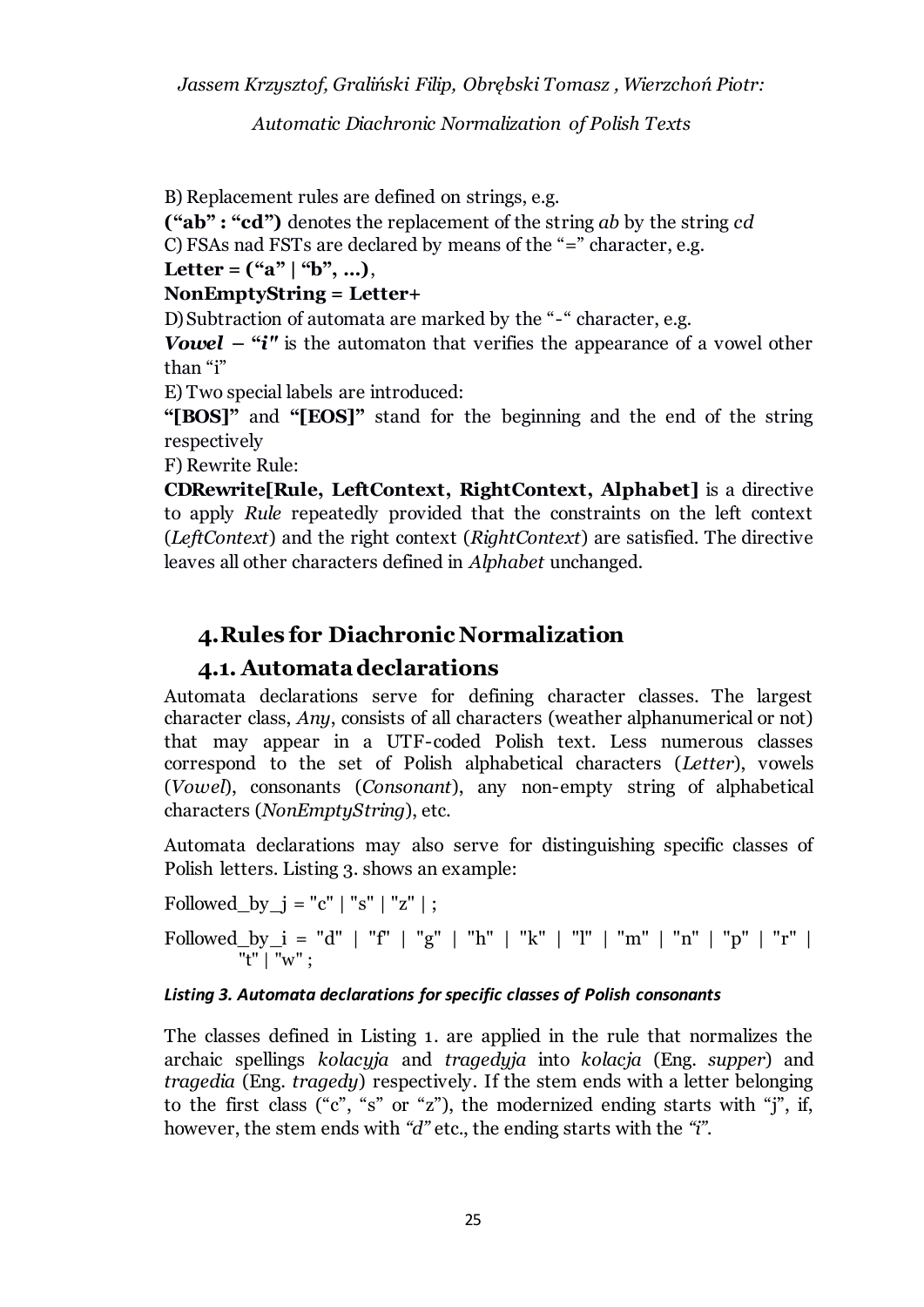*Listing 4. shows automata declarations that serve to mark the beginning / end of a word:*

NonLetter =  $Any - Letter$ ; Beginning = "[BOS]" | NonLetter ; End = "[EOS]" | NonLetter ;

### *Listing 2. Automata declarations for marking the beginning / end of a word*

*NonLetter* is defined to match all non-alphabetical characters. The *Beginning* automaton marks the start of an alphabetic string, the *End* automaton marks the end of an alphabetic string.

### **4.2.Replacement rules**

Replacement rules look for the occurrence of specific character strings in a defined neighborhood and replace them with their modernized versions.

Each rule consists of two parts: The first part is a definition of a transducer for string replacement, with optional constraints on neighboring characters. The second part is a directive to apply the replacement globally in a text with optional additional constraints on the context.

CONTEXT-FREE REPLACEMENT RULES

In context-free replacement rules the directive part applies the replacement independently of the context.

 $Jota\_before\_vowel = ("y" : "j")$ (Vowel - "i") ;

Ruleoo1\_07 = CDRewrite [ Jota\_before\_vowel, AnyString, AnyString, Any $*$ ];

#### *Listing 3. A replacement rule independent of context*

The first part of the rule in Listing 5. serves for the replacement of "y" by "j" if "y" is followed by a vowel other than "I". The directive part puts no constraints on the context (*"y"* may be preceded and followed by *any string*). (The argument *Any\** tells the rule to copy any other character.)

CONTEXT-DEPENDENT REPLACEMENT RULES

In context-dependent replacement rules the directive part applies the replacement only if additional constraints on the context are satisfied.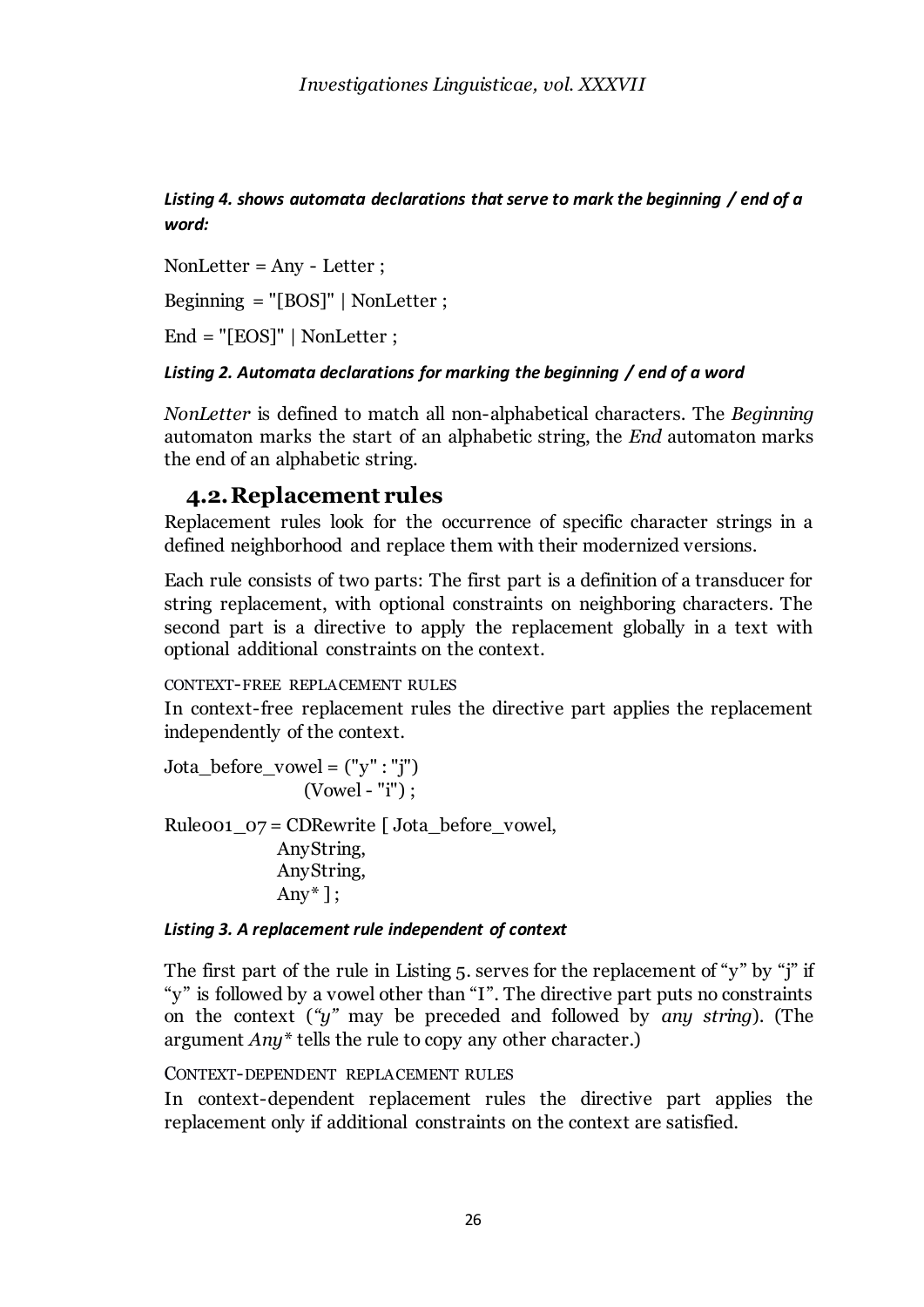*Automatic Diachronic Normalization of Polish Texts*

Infinitive\_z = "y" ("dź" : "ć") | ("ie" | "a") ("dź" : "ść") | ("e" | "ó") ("dz" : "c") ; Rule001\_02 = CDRewrite [ Infinitive\_z, NonEmptyString, End, Any $*$ ]:

#### *Listing 6. A context-dependent replacement rule*

The rule in Listing 6. converts older forms of selected verb infinitive forms into their modernized forms. The first part (*Infinitive\_z*) specifies the transducer: "dź" should be replaced by *"ć"* if it follows "y" (e.g. *bydź* -> *być*; English: *to be*); "dź" should be replaced by "ść" if it follows either "ie" or "a"; "dz" should be replaced by "c" if it follows "e" or "ó". The second part is a directive to apply the replacement, provided that the location of the replacement is preceded by a non-empty string and followed by the end of the word.

```
MULTIWORD RULES
```
Replacement rules may merge or divide words.

SeparateModal = "nie" ("" : " ") ("można" | "trzeba" | "potrzeba" | "wolno" "powinno") ; Rule005\_12 = CDRewrite[ SeparateModal, Beginning, End, Any $*$ ];

*Listing 7. A word-division rule*

The rule given in Listing 7. serves for the separation of the particle *nie* (Eng. *not*) from modal verbs such as *można* (Eng. *one may*), *trzeba*, *potrzeba* (Eng. *one should*), *wolno* (Eng. *it is allowed*), *powinno* (Eng.: *one should*).

```
Preposition_czem = ("zaczem" : "za czym") |
           ("poczem" : "po czym") |
           ("przyczem" : "przy czym") ;
Rule005 06 = \text{CDRewrite} Preposition czem,
             Beginning,
             End,
            Any*];
```
*Listing 8. A word-merging rule*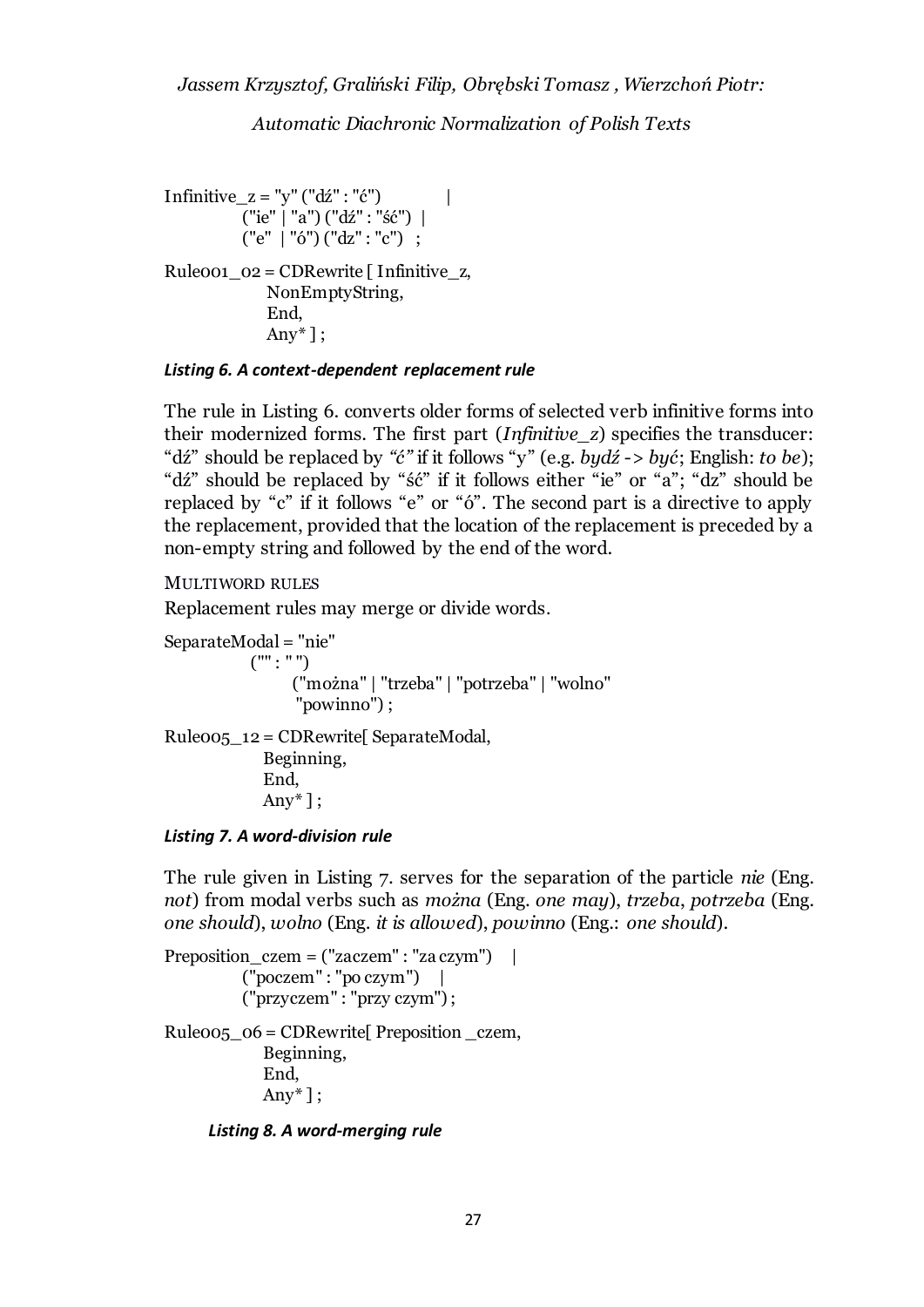The rule given in Listing 8. separates the archaic combined spelling of some prepositions: *za* (Eng. *behind*), *po* (Eng. *after*), *przy* (English: *at*) from the conjunction *czem (*locative, older form of the conjunction *what —* not only the words were merged, also the form of the pronoun needed to be modernized).

### **4.3.Exceptions to the rules**

The major drawback of the adopted approach is that the rules undesirably convert existing contemporary words whose spelling comply with the rules. We call such words *exceptions.* 

To obtain an exhaustive list of exceptions we have run the following procedure: All word-forms from the contemporary dictionary of the Polish language<sup>7</sup> are processed by the normalization rules. The word-forms that undergo modification by the rules are regarded as exceptions.

The initial set of merely 32 replacement rules generated no less than 61027 exceptions. A major part of the exceptions was generated due to too week constraints on the context. For example, the rule that modernized archaic imperative endings of some verbs ("-iej" -> "-ij") caused unwanted changes of correct adjective word-forms. This observation convinced us to revise the rules, with more attention paid to the constraints.

The exceptions (i.e. words that should not be transformed although they comply with the rules) include words:

- containing the characters "é" or "á", e.g. variétés, (these diacritic vowels were used in Polish before the reform in 19<sup>th</sup> century<sup>8</sup>, nowadays they can be encountered only in some non-assimilated loanwords);

- containing the character *"y"* as a consonant (e.g. *cowboy*, *yacht*); the diachronic rules transform "y" into "j";

- containing the letter "j" following a consonant (e.g. *podjudzać*; English: to *instigate*); the rules incorrectly transform *j* into *i*;

- comparative forms of some adjectives; (e.g. *chudszy*; English: *thinner*); the rules treat such words as archaic forms of past participles and inserts the letter "ł" before the ending (the modification is desired for the archaic participle *poszedszy*,*¸*which should be normalized into *poszedłszy*; English: *having gone*)

- common names, such as *Kołomyja* (the name of a Polish town), which, according to the rules, is unwantedly normalized to *Kołomja*.

<sup>7</sup> http://sjp.pl

<sup>8</sup> "Rozprawy i wnioski o ortografii polskiej przez deputacyą od Towarzystwa Warsz. Przyjaciół Nauk wy znaczoną", Warszawa, 1830 (English: Conclusions on the Polish orthography by the deputation founded by the Warsaw Society of Friends of Science, Warsaw, 1 830)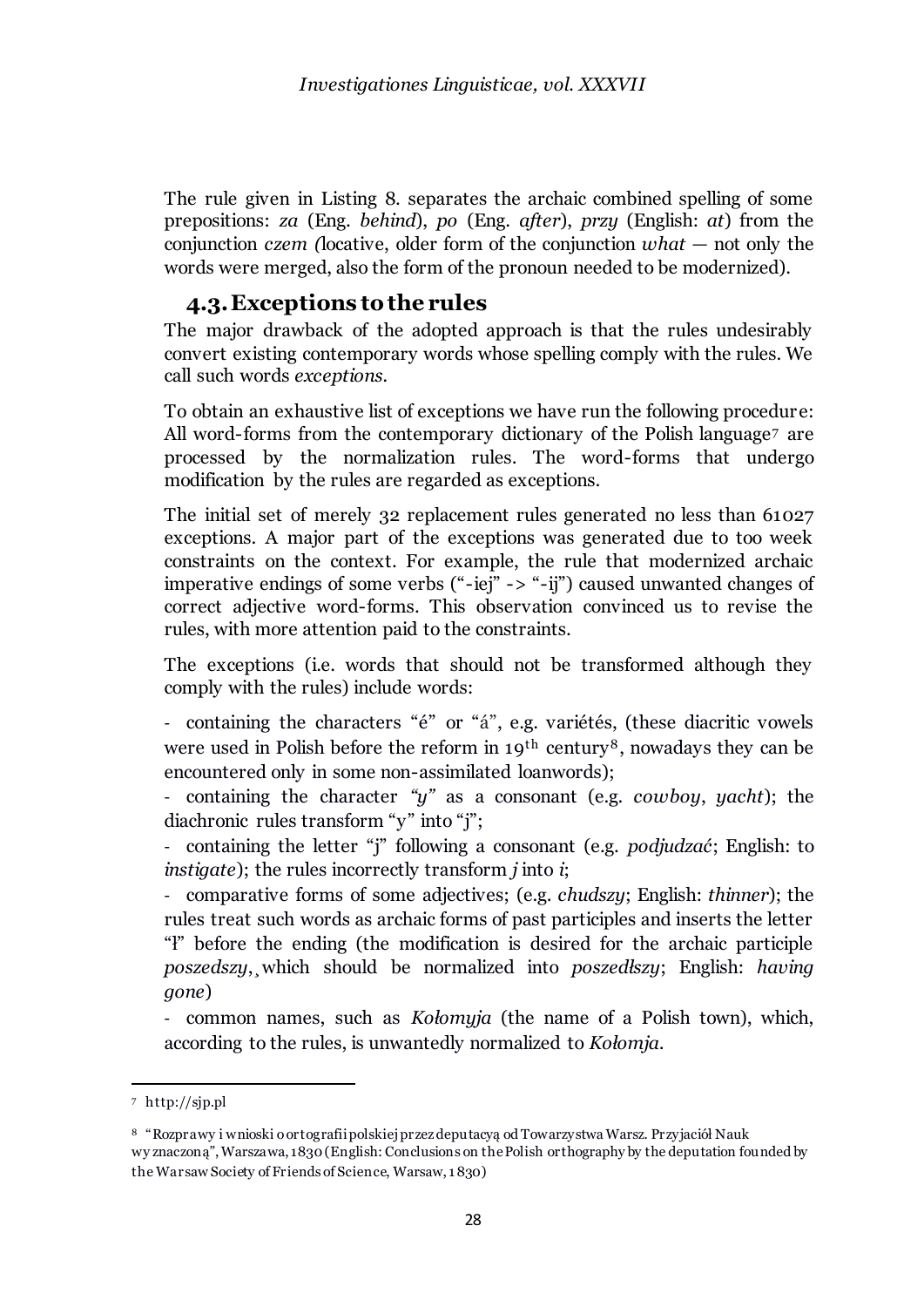*Automatic Diachronic Normalization of Polish Texts*

To overcome the problem of unwanted transformations of existing words, we have compiled the set of exceptions into a finite-state automaton. The normalization procedure does not affect words accepted by the exceptions automaton.

On the other hand, there are also words that should be normalized and are not because their archaic versions are stored in the *sjp* dictionary (e.g. *decyzyj*, English: *decisions*). As a solution, we have decided to remove the archaic forms from the contemporary dictionary (i.e. the ones that are easy to detect). This leaves us with some archaic words, which are homophonic with modern wordforms (e.g. *kładź* – the archaic form of the verb *kłaść (*English: *to put*) and the Polish common noun *footbridge*). Currently, they are treated as exceptions in our approach.

# **5.Implementation**

# **5.1. Testing procedure**

As the rules for the diachronic normalization are not trivial and their interaction may lead to unexpected results, a proper testing procedure is crucial. We decided to embed test cases within the rules with a special mark-up  $\left( \right| \>$ " at the beginning of line) as given in Listing 9.

## Rule: Letter 'i' before vowel > iayko -> jajko

Jota\_at\_beginning =  $(("i | y") : "j")$ Vowel ;

### *Listing 9. A test case preceding a rule*

Here, we specify that the expected output for *iayko* is *jajko* (English: *egg*). Test cases precede the related rule. The embedded test cases are intended for both humans and machines:

• for humans, they form a part of the documentation, as it is easier to understand the meaning of a rule with a clear example given;

• for machines, they are computer-readable test cases that can be verified automatically (akin to unit tests used in software engineering).

All such test cases are extracted automatically from the source codes of the rules and verified automatically in a continuous manner. If any of the test cases fails, the given rule (or its test case) *must* be modified before acceptance to the project.

Currently, the number of test cases is 61. "Soft" testing with a corpus of real texts (i.e. checking accuracy on a test text corpus) is planned for the near future.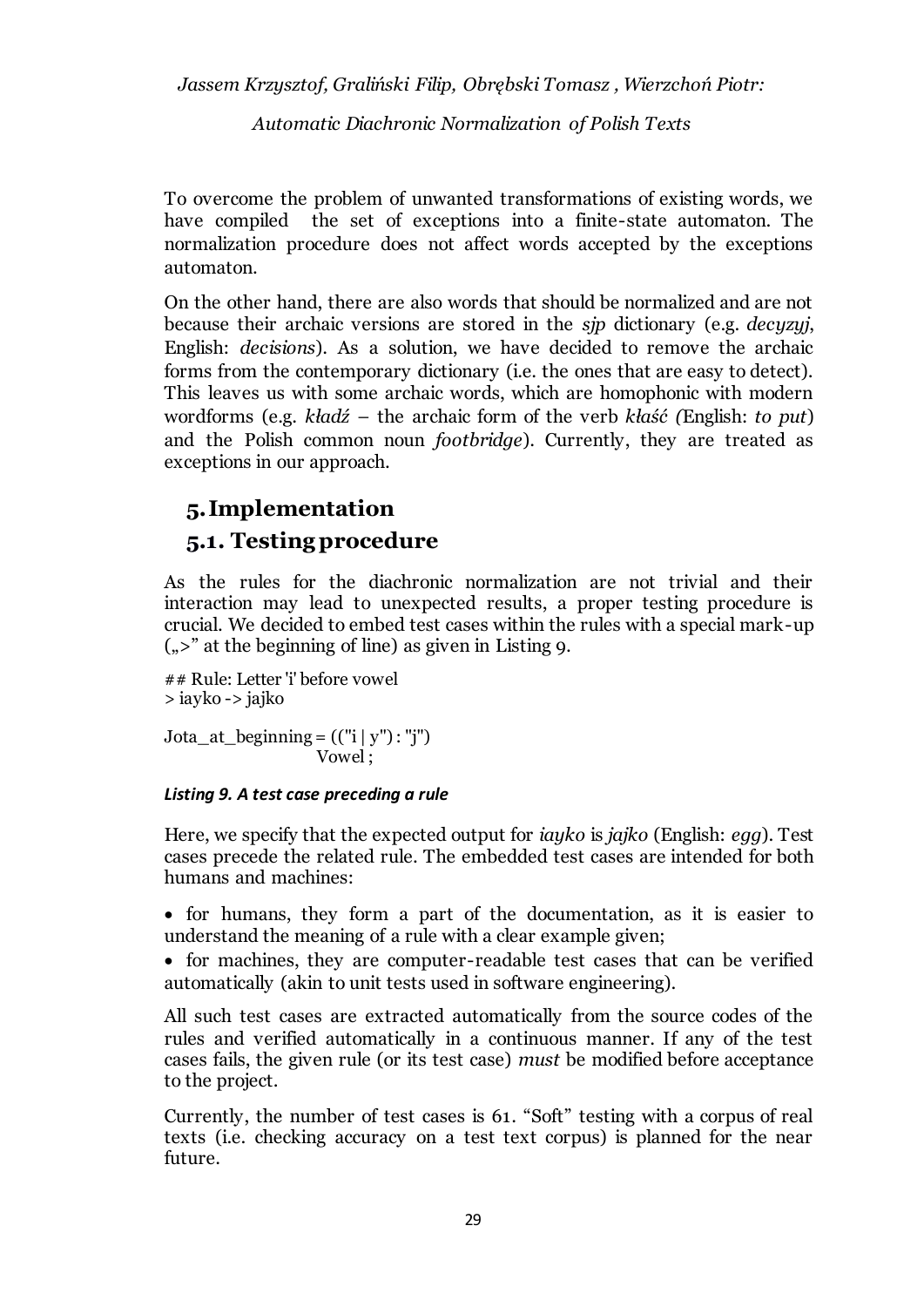# **5.2.Efficiency issues**

**FST composition** combines two FSTs, A and B, into one FST. The composition applies transformations defined by A to an input string, and then applies transformations defined by B to the string returned by A.

**FST subtraction** applies transformation defined by A if the input is not accepted by B.

In theory, the diachronization procedure could be implemented as a single FST, constructed as a composition of all replacement rule FSTs, from which the exception transducer is subtracted. In practice, however, such a simple and elegant approach is not feasible. *Thrax* fails to generate the transducer representing the composition of all rules because of memory excess error.

To overcome this problem another processing scheme was implemented, namely on-the-fly composition. The input string is processed by the cascade of rule transducers  $r_1, r_2, ..., r_n$  connected in such a way that the output of  $r_i$  is passed to the input of  $r_{i+1}$  (precisely speaking, output of  $r_i$  is composed with  $r_{i+1}$ ).

The equivalence of those two solutions follows from the associativity property of transducer composition operation:

input  $.(r_1, r_2, r_3, ..., r_{n-1}, r_n) = (((((input, r_1), r_2), r_3), ..., r_{n-1}), r_n)$ 

This solution makes it possible to avoid the construction of large transducers.

The problem of memory having been solved, the problem of time complexity appeared. Neither *Thrax* nor *OpenFst* package supply ready-to-use tools that allow for implementing on-the-fly composition with satisfactory processing speed. The problem was eventually solved by writing a special purpose lowlevel program using the *OpenFst* C++ programming interface. The implemented solution made it possible to avoid unnecessary repetition of several time-consuming operations, such as loading a transducer each time a rule is applied. Eventually, the processing speed increased to a reasonable  $level.$ 

# **6. Evaluation**

The evaluation experiment was carried out in 4 steps:

- Preprocessing
- Human verification
- Generation of a testing list
- Human cleaning
- Evaluation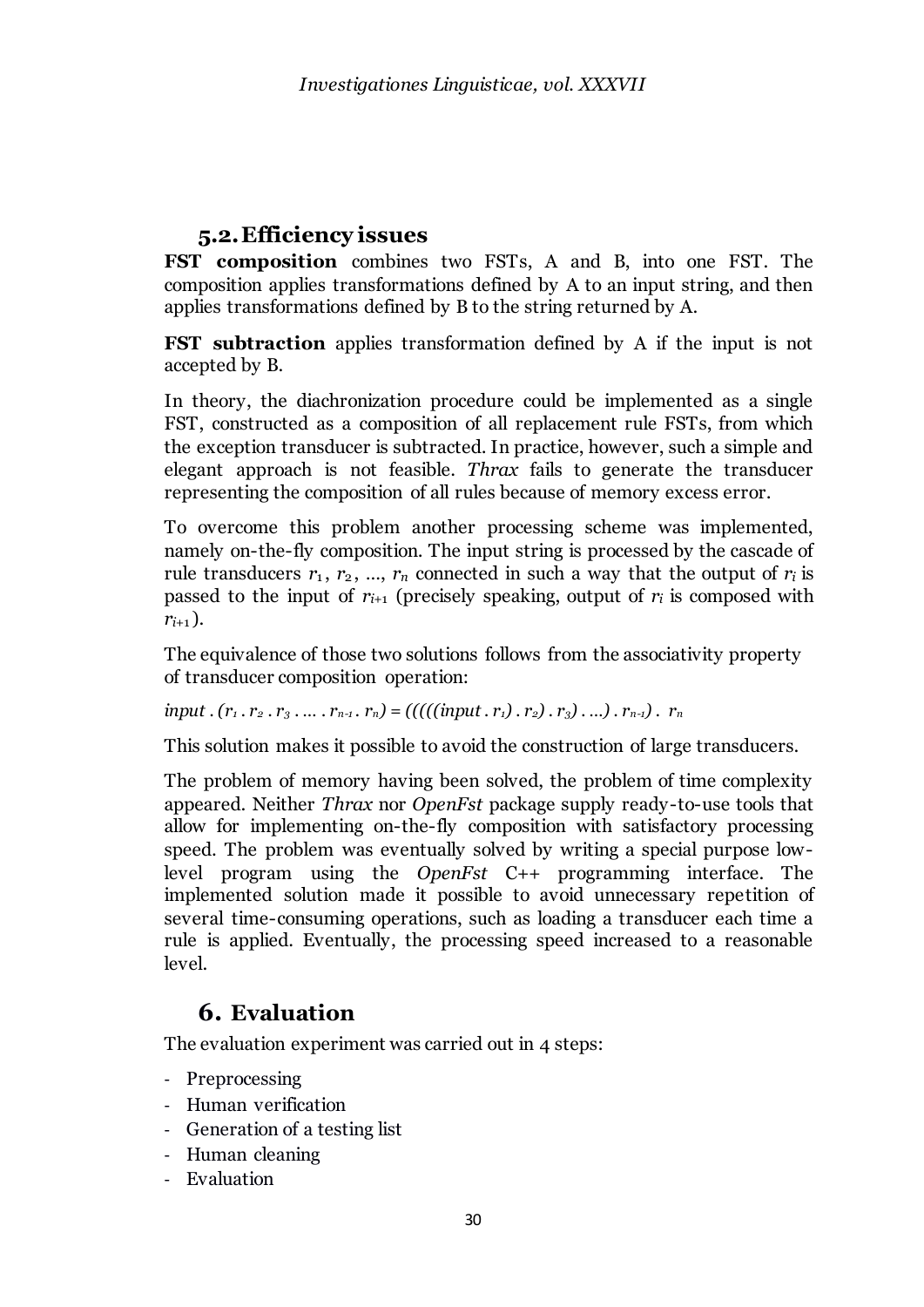*Automatic Diachronic Normalization of Polish Texts*

In the pre-processing stage, a corpus of OCR-ed texts was processed by means of simple regex replacement rules (an example is given in Listing 10).

new Rule("([dfglmnprt])[jy]([aąeęiou])", "\$1i\$2"),

### *Listing 10. A Preprocessing rule that changes "j" or "y" into "I" in specific contexts*

The aim was to eliminate frequently occurring errors of optical recognition, as well as to apply very simple and regular rules on character replacement in the diachronic normalization.

The result of pre-processing on the corpus was verified by humans, who diachronically normalized already pre-processed texts.

In the third step, the corrections made by humans were automatically compilated into a list of pairs: < original word, corrected word>. The list consisted of 3298 pairs.

Human cleaning consisted in selecting such items from the list, whose presence was due to the diachronic normalization process (and not OCR errors). The resulting list consisted in 759 pairs. These pairs were submitted to the evaluation process. The results are listed in Table 1.

| Tool              | Modified    | Correct            |
|-------------------|-------------|--------------------|
|                   |             | modifications      |
| HIST-PL           | 247/759     | 145/759(19.1%)     |
|                   | (32.5%)     |                    |
| A MEBA            | 144/759     | 123/759(16.2%)     |
|                   | $(19.0\%)$  |                    |
| <b>DIACHRONIC</b> | 759 (61,1%) | 759 (42.7%)<br>324 |

### *TABLE 1. Comparison of three diachronic normalization tools for Polish*

Note that the low percentages (in general) in Table 1. may be justified by the fact that the data under examination consisted solely of the "hard words" that had not been changed by the pre-processor.

Our application (Diachronic) shows the highest recall on the one hand, but commits the highest number of errors on the other. This indicates that the Malinowski's work is a good starting point for rule creation, however the rules should be carefully re-examined to assure higher accuracy of the normalization tool.

# **7.Conclusions**

This paper reports on a FST-based method for the diachronic normalization of Polish texts. The method gives satisfactory results in the aspects of efficiency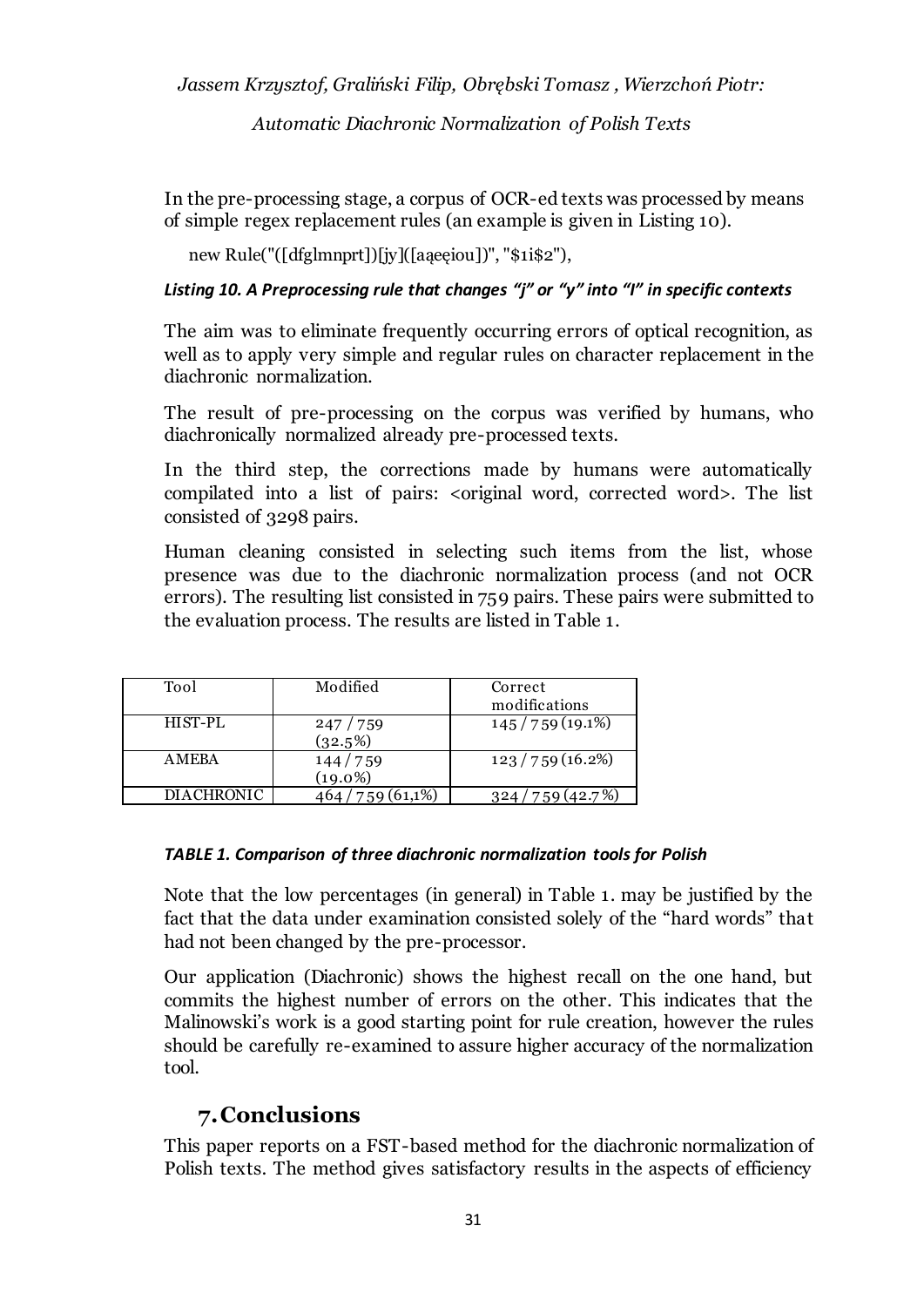and quality. In the future, we intend to improve the results by defining new replacement rules on the one hand (by means of the analysis of normalized archaic texts) and putting stricter constraints on the existing rules on the other. We also plan to optimize the procedure that deals with exceptions. Finally, our goal is to define an automatic procedure, which, based on the rules used in the normalization process, predicts the origin date of the text.